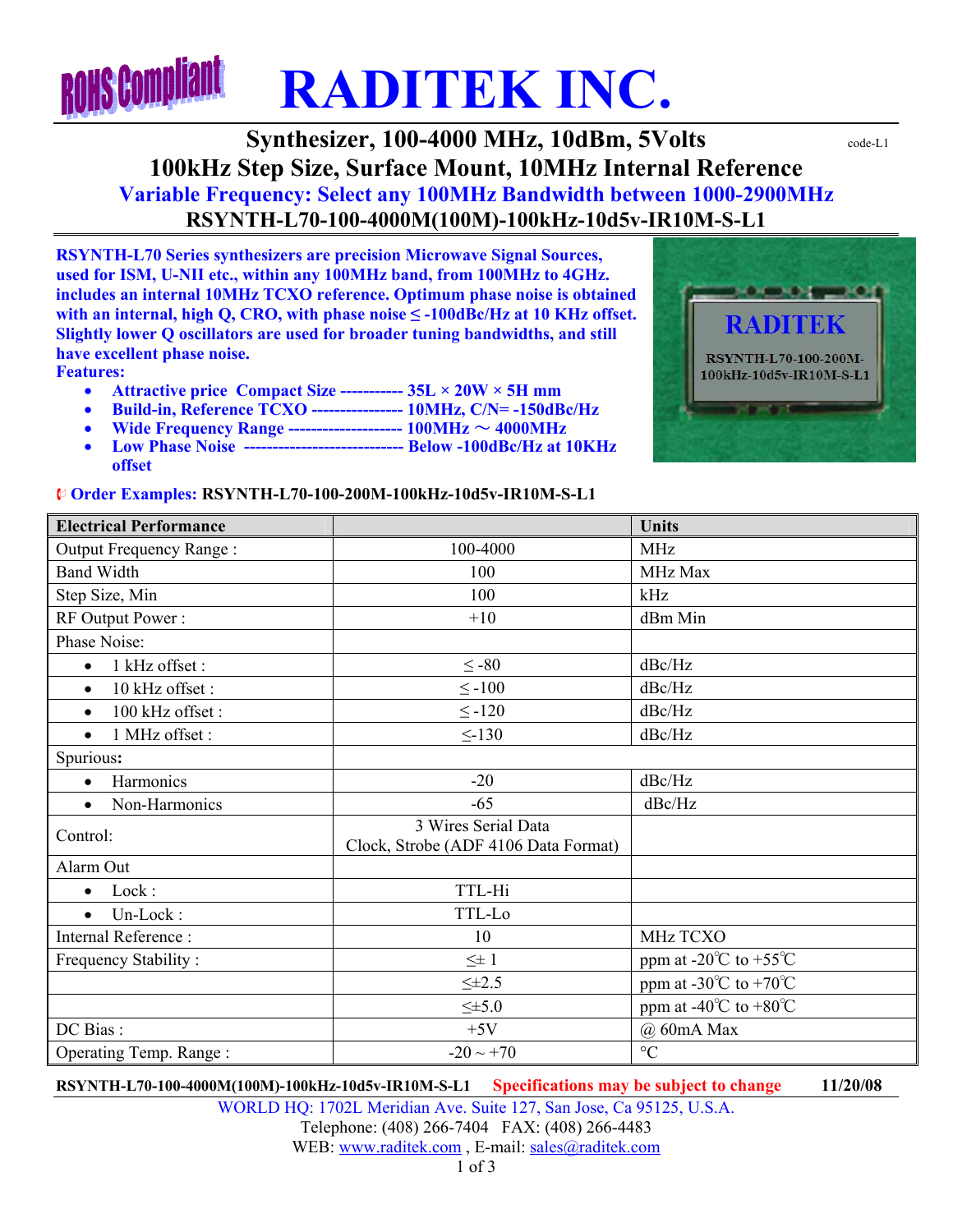

## **Synthesizer, 100-4000 MHz, 10dBm, 5Volts**  $\text{code-L1}$ **100kHz Step Size, Surface Mount, 10MHz Internal Reference Variable Frequency: Select any 100MHz Bandwidth between 1000-2900MHz**

**RSYNTH-L70-100-4000M(100M)-100kHz-10d5v-IR10M-S-L1** 



**RSYNTH-L70-100-4000M(100M)-100kHz-10d5v-IR10M-S-L1 Specifications may be subject to change 11/20/08** WORLD HQ: 1702L Meridian Ave. Suite 127, San Jose, Ca 95125, U.S.A. Telephone: (408) 266-7404 FAX: (408) 266-4483 WEB: www.raditek.com, E-mail: sales@raditek.com